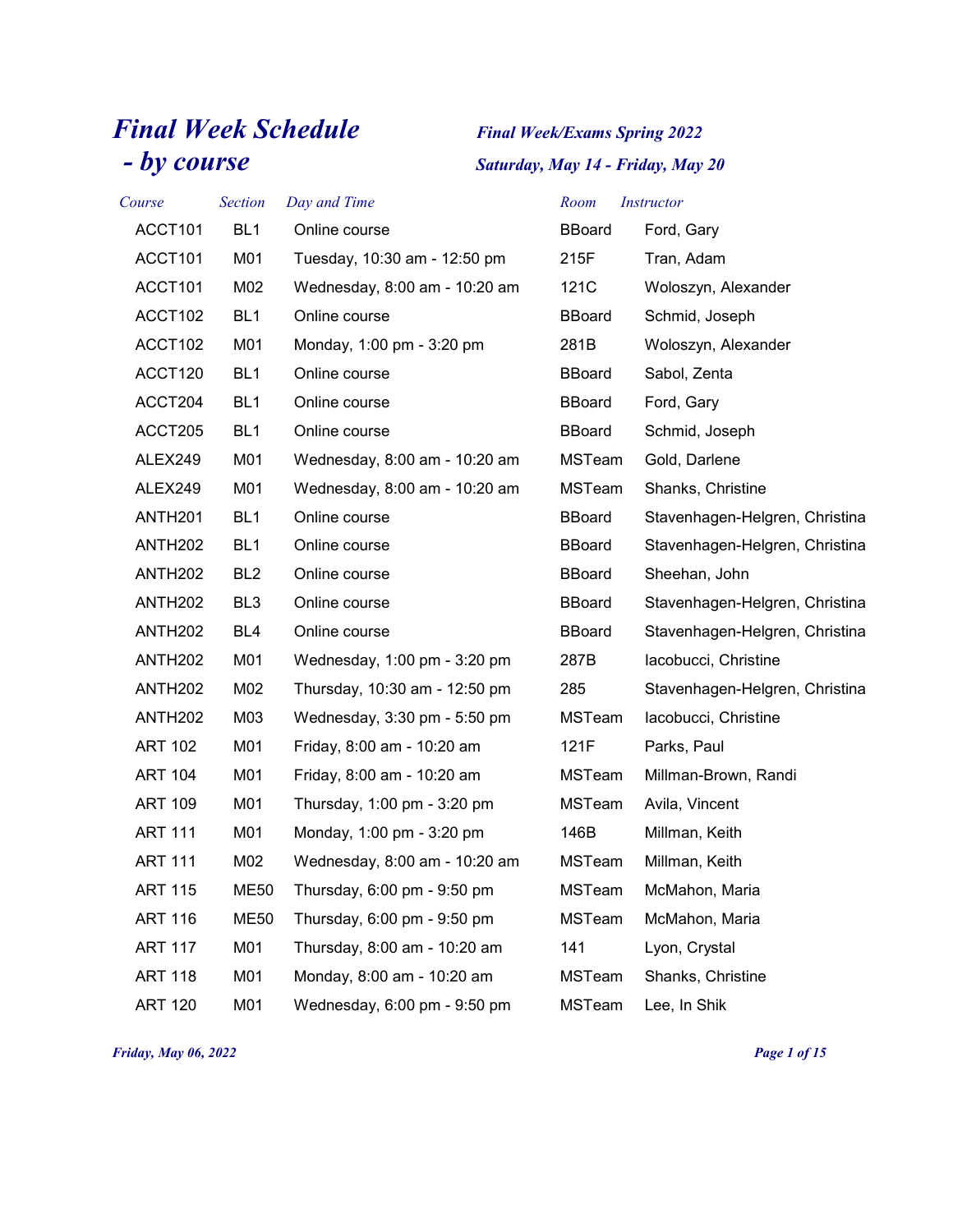| Course         | <b>Section</b>  | Day and Time                   | Room          | <b>Instructor</b>    |
|----------------|-----------------|--------------------------------|---------------|----------------------|
| <b>ART 120</b> | M02             | Wednesday, 1:00 pm - 3:20 pm   | <b>MSTeam</b> | Lee, In Shik         |
| <b>ART 123</b> | M01             | Monday, 1:00 pm - 3:20 pm      | MSTeam        | Lyon, Crystal        |
| <b>ART 180</b> | M01             | Tuesday, 1:00 pm - 3:20 pm     | MSTeam        | Shanks, Christine    |
| <b>ART 212</b> | M01             | Wednesday, 1:00 pm - 3:20 pm   | 133           | Millman, Keith       |
| <b>ART 213</b> | M01             | Tuesday, 10:30 am - 12:50 pm   | 149           | Millman, Keith       |
| <b>ART 222</b> | M01             | Monday, 1:00 pm - 3:20 pm      | 133           | Littell, Harry       |
| <b>ART 248</b> | M01             | Tuesday, 1:00 pm - 3:20 pm     | 133           | Gold, Darlene        |
| <b>ART 248</b> | M01             | Tuesday, 1:00 pm - 3:20 pm     | 133           | Littell, Harry       |
| <b>ART 254</b> | M49C            | Monday, 8:00 am - 10:20 am     | <b>MSTeam</b> | Grimm, Mark          |
| <b>ART 270</b> | M01             | Tuesday, 8:00 am - 10:20 am    | <b>MSTeam</b> | Shanks, Christine    |
| <b>ART 271</b> | M01             | Monday, 1:00 pm - 3:20 pm      | MSTeam        | Shanks, Christine    |
| <b>ART 272</b> | M02             | Online course                  | <b>BBoard</b> | Shanks, Christine    |
| <b>ASL 102</b> | M01             | Tuesday, 8:00 am - 10:20 am    | 281B          | Opperman, Kip        |
| <b>ASL 102</b> | M02             | Tuesday, 10:30 am - 12:50 pm   | 281B          | Opperman, Kip        |
| <b>ASTR101</b> | BL <sub>1</sub> | Online course                  | <b>BBoard</b> | Pijanowski, Greg     |
| <b>ASTR101</b> | BL <sub>3</sub> | Online course                  | <b>BBoard</b> | Kaminski, Adrian     |
| <b>BIOL100</b> | BL <sub>1</sub> | Online course                  | <b>BBoard</b> | Aspinwall, Breck     |
| <b>BIOL100</b> | M01             | Monday, 8:00 am - 10:20 am     | 233           | Aspinwall, Breck     |
| <b>BIOL101</b> | BL <sub>1</sub> | Online course                  | <b>BBoard</b> | Snyder, Stephen      |
| <b>BIOL101</b> | BL <sub>2</sub> | Online course                  | <b>BBoard</b> | Cicciarelli, Richard |
| <b>BIOL101</b> | M01             | Wednesday, 10:30 am - 12:50 pm | 215E          | Williams, Diane      |
| <b>BIOL101</b> | M03             | Tuesday, 1:00 pm - 3:20 pm     | 294           | Williams, Diane      |
| <b>BIOL101</b> | M04             | Wednesday, 1:00 pm - 3:20 pm   | 294           | Farah, Fred          |
| <b>BIOL102</b> | M01             | Monday, 1:00 pm - 3:20 pm      | 294           | Altmann, Herman      |
| <b>BIOL104</b> | M01             | Wednesday, 8:00 am - 10:20 am  | 288B          | Cicciarelli, Richard |
| <b>BIOL104</b> | M02             | Wednesday, 1:00 pm - 3:20 pm   | 295           | Jacob, Jake          |
| <b>BIOL105</b> | M01             | Monday, 1:00 pm - 3:20 pm      | 287B          | Wessell, Kelly       |
| <b>BIOL105</b> | <b>ME50</b>     | Thursday, 6:00 pm - 8:50 pm    | MSTeam        | Wessell, Kelly       |
| <b>BIOL112</b> | M01             | Friday, 8:00 am - 10:20 am     | 295           | Zavaski, John        |
| <b>BIOL112</b> | M02             | Thursday, 1:00 pm - 3:20 pm    | 295           | Zavaski, John        |
|                |                 |                                |               |                      |

*Friday, May 06, 2022 Page 2 of 15*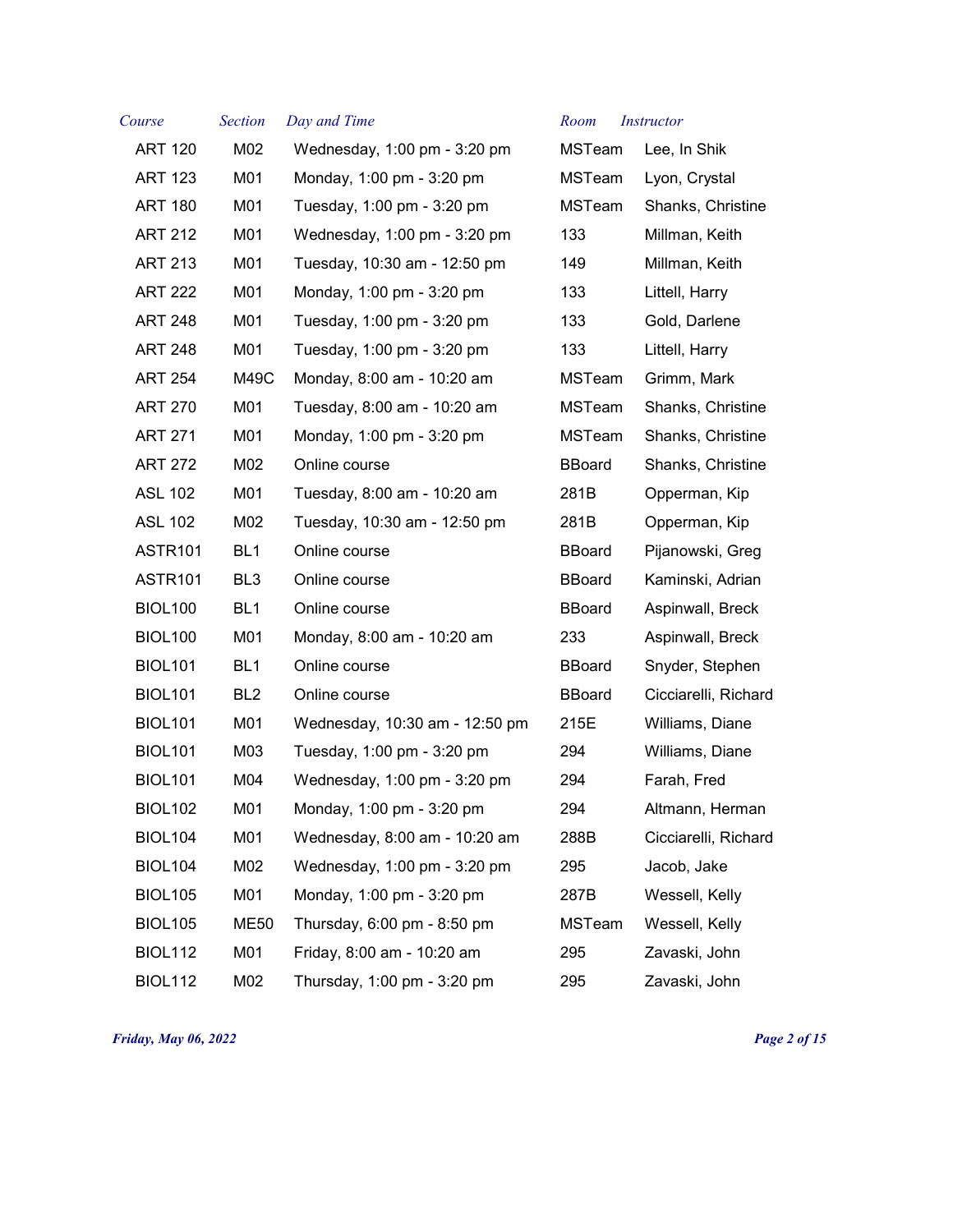| Course              | <b>Section</b>  | Day and Time                   | Room          | <i>Instructor</i>  |
|---------------------|-----------------|--------------------------------|---------------|--------------------|
| <b>BIOL114</b>      | BL <sub>1</sub> | Online course                  | <b>BBoard</b> | Jones, Paula       |
| <b>BIOL114</b>      | M02             | Tuesday, 8:00 am - 10:20 am    | <b>MSTeam</b> | Kobre, Michael     |
| <b>BIOL115</b>      | MLC1            | Wednesday, 1:00 pm - 3:20 pm   | 280B          | Schat, Marjolein   |
| <b>BIOL119</b>      | M01             | Friday, 8:00 am - 10:20 am     | 296           | Bisson, Amanda     |
| <b>BIOL125</b>      | M01             | Thursday, 1:00 pm - 3:20 pm    | 224           | Farah, Fred        |
| <b>BIOL131</b>      | M01             | Tuesday, 1:00 pm - 3:20 pm     | <b>MSTeam</b> | Almann, Nancy      |
| <b>BIOL132</b>      | M02             | Monday, 10:30 am - 12:50 pm    | 292           | Almann, Nancy      |
| <b>BIOL132</b>      | <b>ME50</b>     | Tuesday, 6:00 pm - 8:50 pm     | 292           | Kobre, Michael     |
| <b>BIOL202</b>      | <b>ME50</b>     | Monday, 6:00 pm - 8:50 pm      | 292           | Christopher, Renee |
| <b>BIOL216</b>      | M01             | Wednesday, 3:30 pm - 5:50 pm   | 295           | Jacob, Jake        |
| <b>BIOL221</b>      | M01             | Wednesday, 10:30 am - 12:50 pm | 296           | LaMontain, Jasmine |
| BIOL <sub>232</sub> | M01             | Tuesday, 10:30 am - 12:50 pm   | 215A          | Young, Tammi       |
| BUAD <sub>103</sub> | BL <sub>1</sub> | Thursday, 10:30 am - 12:50 pm  | <b>MSTeam</b> | Moricette, Janita  |
| BUAD <sub>103</sub> | M01             | Monday, 1:00 pm - 3:20 pm      | 121A          | McCabe, Tim        |
| BUAD106             | BL <sub>1</sub> | Online course                  | <b>BBoard</b> | Echevarria, Rich   |
| BUAD <sub>106</sub> | M01             | Monday, 8:00 am - 10:20 am     | <b>MSTeam</b> | Moricette, Janita  |
| BUAD106             | M02             | Thursday, 8:00 am - 10:20 am   | <b>MSTeam</b> | Moricette, Janita  |
| BUAD108             | M01             | Thursday, 10:30 am - 12:50 pm  | 215A          | McCabe, Tim        |
| BUAD109             | M01             | Monday, 10:30 am - 12:50 pm    | 121A          | Haverlock, Kevin   |
| BUAD111             | BL <sub>1</sub> | Online course                  | <b>BBoard</b> | Haverlock, Kevin   |
| BUAD201             | BL <sub>1</sub> | Online course                  | <b>BBoard</b> | Sarachan, Robert   |
| BUAD201             | M01             | Tuesday, 10:30 am - 12:50 pm   | 121A          | Kelly, Kevin       |
| BUAD202             | BL <sub>1</sub> | Online course                  | <b>BBoard</b> | Richards, David    |
| BUAD203             | BL <sub>1</sub> | Online course                  | <b>BBoard</b> | Moricette, Janita  |
| BUAD203             | <b>ME50</b>     | Thursday, 6:00 pm - 8:50 pm    | <b>MSTeam</b> | DeFranco, Tony     |
| BUAD204             | BL <sub>1</sub> | Online course                  | <b>BBoard</b> | Moricette, Janita  |
| BUAD204             | M01             | Wednesday, 10:30 am - 12:50 pm | MSTeam        | Moricette, Janita  |
| BUAD208             | BL <sub>1</sub> | Online course                  | <b>BBoard</b> | Echevarria, Rich   |
| <b>BUAD212</b>      | BL <sub>1</sub> | Online course                  | <b>BBoard</b> | Stafford, Sue      |
| BUAD264             | <b>BL49</b>     | Online course                  | <b>BBoard</b> | McCabe, Tim        |

*Friday, May 06, 2022 Page 3 of 15*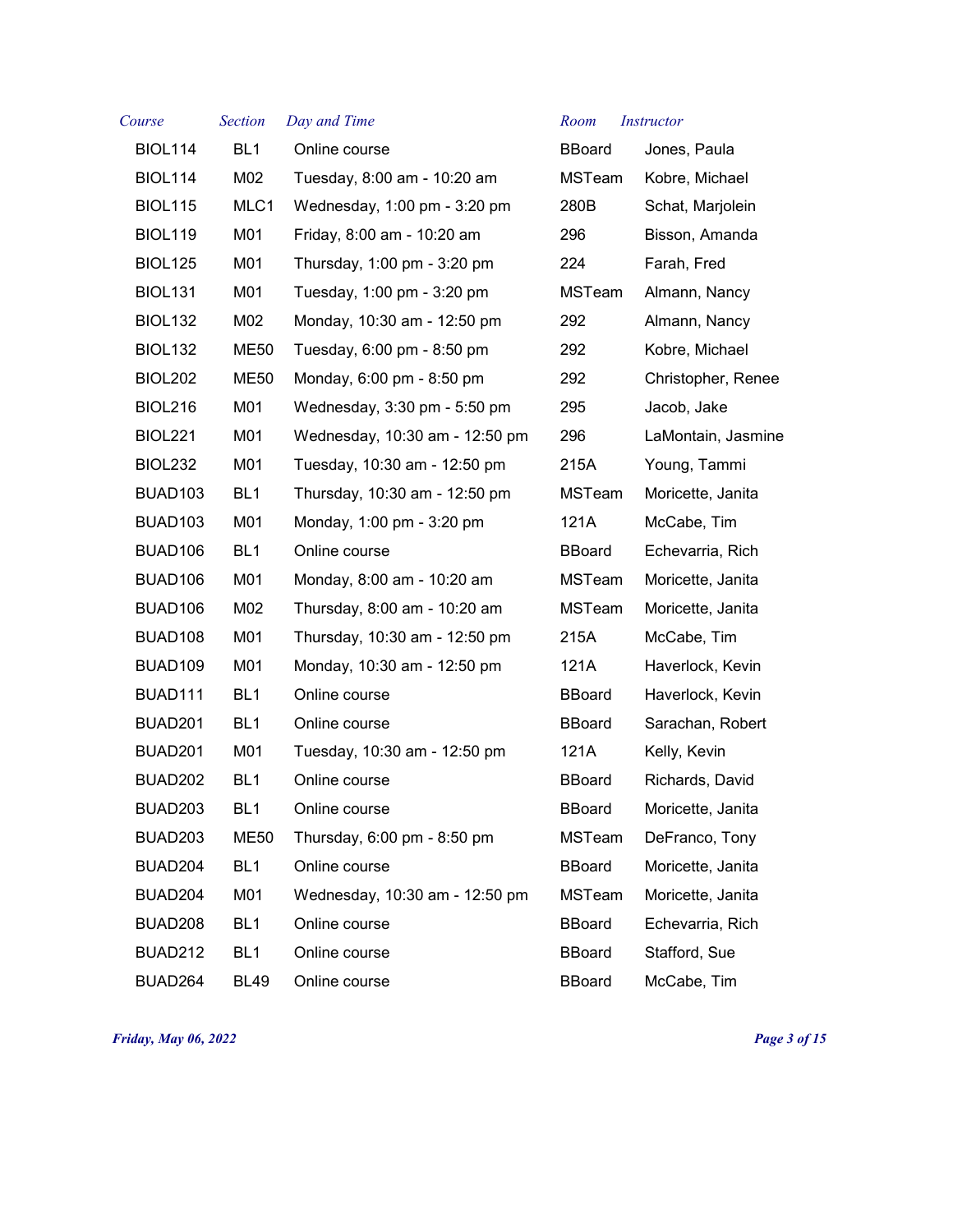| Course              | <b>Section</b>  | Day and Time                   | Room          | <i>Instructor</i>     |
|---------------------|-----------------|--------------------------------|---------------|-----------------------|
| BUAD290             | M01             | Monday, 8:00 am - 10:20 am     | <b>MSTeam</b> | McCabe, Tim           |
| CAPS111             | BL3             | Online course                  | <b>BBoard</b> | Archer, Pamela        |
| CAPS121             | BL <sub>3</sub> | Online course                  | <b>BBoard</b> | Archer, Pamela        |
| CAPS121             | M04             | Wednesday, 3:30 pm - 5:50 pm   | MSTeam        | Christofferson, Marty |
| CAPS123             | BL <sub>1</sub> | Online course                  | <b>BBoard</b> | Kyle, John            |
| <b>CAPS131</b>      | BL <sub>3</sub> | Online course                  | <b>BBoard</b> | Kyle, John            |
| CAPS131             | M04             | Tuesday, 1:00 pm - 3:20 pm     | MSTeam        | Pask, Margery         |
| CAPS133             | BL <sub>1</sub> | Online course                  | <b>BBoard</b> | Kyle, John            |
| CDSC101             | BL <sub>1</sub> | Online course                  | <b>BBoard</b> | Cotraccia, Erica      |
| CDSC101             | M01             | Wednesday, 10:30 am - 12:50 pm | <b>MSTeam</b> | Smith, Joe            |
| CDSC210             | BL <sub>1</sub> | Online course                  | <b>BBoard</b> | Peterson, Komekia     |
| CDSC225             | BL <sub>1</sub> | Online course                  | <b>BBoard</b> | Smith, Joe            |
| CDSC232             | M01             | Monday, 1:00 pm - 3:20 pm      | MSTeam        | Smith, Joe            |
| CHEM101             | BL <sub>1</sub> | Online course                  | <b>BBoard</b> | Whitecraft, Michele   |
| CHEM101             | M01             | Wednesday, 8:00 am - 10:20 am  | 270           | Whitecraft, Michele   |
| CHEM101             | M02             | Thursday, 8:00 am - 10:20 am   | 270           | Jacob, Jake           |
| CHEM101             | M02             | Thursday, 8:00 am - 10:20 am   | 270           | Lillard, Marketa      |
| CHEM101             | M03             | Saturday, 10:30 am - 12:50 pm  | 270           | Josef, Keith          |
| CHEM <sub>101</sub> | M03             | Saturday, 10:30 am - 12:50 pm  | 270           | Lillard, Marketa      |
| CHEM102             | M01             | Saturday, 8:00 am - 10:20 am   | 270           | Josef, Keith          |
| CHEM102             | M01             | Saturday, 8:00 am - 10:20 am   | 270           | Lillard, Marketa      |
| CHEM107             | <b>ME50</b>     | Wednesday, 6:00 pm - 8:50 pm   | 270           | Ahmed, Ahmed          |
| CHEM108             | M01             | Friday, 8:00 am - 10:20 am     | 270           | Zhao, Jiang           |
| CHEM108             | M02             | Thursday, 1:00 pm - 3:20 pm    | 270           | Ahmed, Ahmed          |
| CHEM108             | M02             | Thursday, 1:00 pm - 3:20 pm    | 270           | Zhao, Jiang           |
| CHEM206             | <b>ME50</b>     | Tuesday, 6:00 pm - 8:50 pm     | 270           | Ahmed, Ahmed          |
| CHEM228             | <b>HY50</b>     | Tuesday, 3:30 pm - 5:50 pm     | MSTeam        | Ahmed, Ahmed          |
| CHEM228             | <b>HY50</b>     | Tuesday, 3:30 pm - 5:50 pm     | MSTeam        | Jacob, Jake           |
| <b>CIS 108</b>      | BL <sub>1</sub> | Monday, 10:30 am - 12:50 pm    | 209           | Green, David          |
| <b>CIS 132</b>      | BL <sub>1</sub> | Tuesday, 1:00 pm - 3:20 pm     | 209           | Green, David          |

| MSIeam        | McCabe, I im        |
|---------------|---------------------|
| BBoard        | Archer, Pamela      |
| BBoard        | Archer, Pamela      |
| MSTeam        | Christofferson, Ma  |
| BBoard        | Kyle, John          |
| BBoard        | Kyle, John          |
| <b>MSTeam</b> | Pask, Margery       |
| BBoard        | Kyle, John          |
| BBoard        | Cotraccia, Erica    |
| MSTeam        | Smith, Joe          |
| BBoard        | Peterson, Komekia   |
| BBoard        | Smith, Joe          |
| MSTeam        | Smith, Joe          |
| BBoard        | Whitecraft, Michele |
| 270           | Whitecraft, Michele |
| 270           | Jacob, Jake         |
| 270           | Lillard, Marketa    |
| 270           | Josef, Keith        |
| 270           | Lillard, Marketa    |
| 270           | Josef, Keith        |
| 270           | Lillard, Marketa    |
| 270           | Ahmed, Ahmed        |
| 270           | Zhao, Jiang         |
| 270           | Ahmed, Ahmed        |
| 270           | Zhao, Jiang         |
| 270           | Ahmed, Ahmed        |
| MSTeam        | Ahmed, Ahmed        |
| MSTeam        | Jacob, Jake         |
| 209           | Green, David        |
| 209           | Green, David        |

*Friday, May 06, 2022 Page 4 of 15*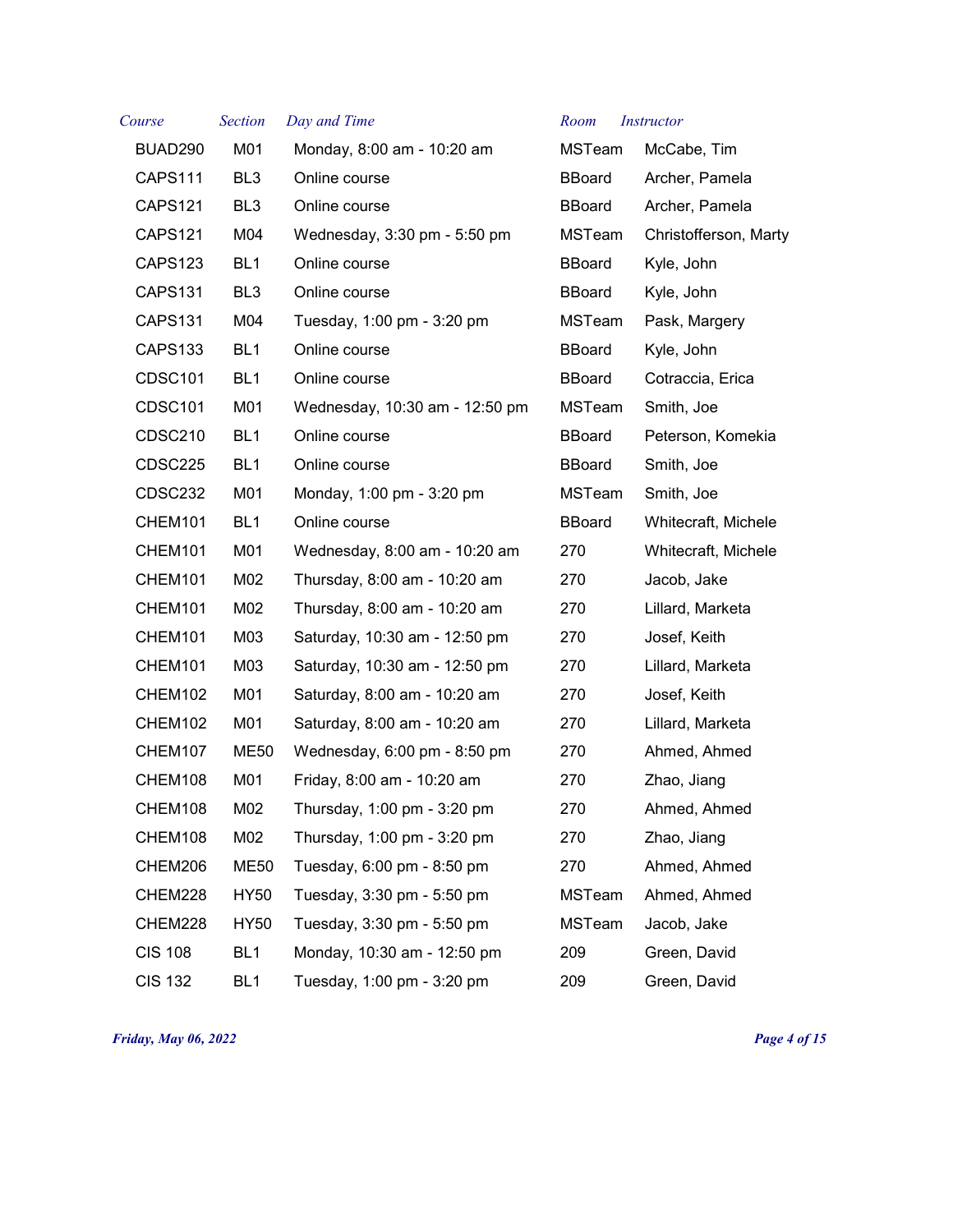| Course         | <b>Section</b>  | Day and Time                   | Room          | <i>Instructor</i>   |
|----------------|-----------------|--------------------------------|---------------|---------------------|
| <b>CIS 213</b> | BL <sub>1</sub> | Monday, 1:00 pm - 3:20 pm      | 209           | Whitener, Ken       |
| <b>CIS 214</b> | BL <sub>1</sub> | Online course                  | <b>BBoard</b> | Green, David        |
| <b>CIS 228</b> | BL <sub>1</sub> | Tuesday, 10:30 am - 12:50 pm   | 209           | Green, David        |
| <b>CIS 230</b> | BL <sub>1</sub> | Online course                  | <b>BBoard</b> | Green, David        |
| COMM101        | BL <sub>1</sub> | Online course                  | <b>BBoard</b> | Xaver, Chris        |
| COMM101        | M01             | Wednesday, 10:30 am - 12:50 pm | 147A          | Xaver, Chris        |
| COMM105        | <b>ME50</b>     | Monday, 6:00 pm - 8:20 pm      | MSTeam        | Villano, Fredric    |
| COMM112        | <b>ME50</b>     | Tuesday, 6:00 pm - 9:50 pm     | 134           | Carr, Kyle          |
| COMM140        | M02             | Thursday, 8:00 am - 10:20 am   | 134           | Shortell, Westbrook |
| COMM160        | M01             | Monday, 1:00 pm - 3:20 pm      | 147A          | Xaver, Chris        |
| COMM210        | M02             | Thursday, 1:00 pm - 3:20 pm    | 183           | Shortell, Westbrook |
| COMM225        | M01             | Tuesday, 8:00 am - 10:20 am    | 147A          | Richards, David     |
| COMM225        | M01             | Tuesday, 8:00 am - 10:20 am    | 147A          | Xaver, Chris        |
| COMM227        | <b>ME50</b>     | Tuesday, 6:00 pm - 9:50 pm     | 135           | Bennett, Chauncey   |
| COMM235        | <b>ME50</b>     | Monday, 6:00 pm - 9:50 pm      | 183           | Bennett, Chauncey   |
| COMM262        | M01             | Friday, 10:30 am - 12:50 pm    | 134           | Xaver, Chris        |
| COMM298        | M01             | Monday, 3:30 pm - 5:50 pm      | 134           | Arnold, Melanie     |
| CONT115        | M01             | Wednesday, 3:30 pm - 5:50 pm   | 144           | Anderson, Craig     |
| CONT208        | <b>ME50</b>     | Wednesday, 6:00 pm - 8:50 pm   | 215F          | Dovi, Nicholas      |
| CONT210        | M02             | Saturday, 10:30 am - 12:50 pm  | 215A          | Bechtold, Chuck     |
| CONT216        | <b>ME50</b>     | Monday, 3:30 pm - 5:50 pm      | 144           | Akbari, Parviz      |
| CRJU104        | M49C            | Online course                  | <b>BBoard</b> | Whitney, Cindy      |
| CRJU105        | BL <sub>1</sub> | Online course                  | <b>BBoard</b> | Whitney, Cindy      |
| <b>CRJU105</b> | M01             | Tuesday, 8:00 am - 10:20 am    | 280D          | Whitney, Cindy      |
| <b>CRJU210</b> | BL <sub>1</sub> | Online course                  | <b>BBoard</b> | Whitney, Cindy      |
| <b>CRJU210</b> | M01             | Tuesday, 1:00 pm - 3:20 pm     | 281B          | Whitney, Cindy      |
| CRJU215        | BL <sub>1</sub> | Online course                  | <b>BBoard</b> | Eisenberg, Seth     |
| CRJU215        | M01             | Tuesday, 9:00 am - 11:20 am    | 280E          | Suben, Mark         |
| <b>CSCI160</b> | BL <sub>1</sub> | Thursday, 1:00 pm - 3:20 pm    | <b>MSTeam</b> | Whitener, Ken       |
| <b>CSCI160</b> | BL <sub>2</sub> | Thursday, 1:00 pm - 3:20 pm    | 209           | Whitener, Ken       |

*Friday, May 06, 2022 Page 5 of 15*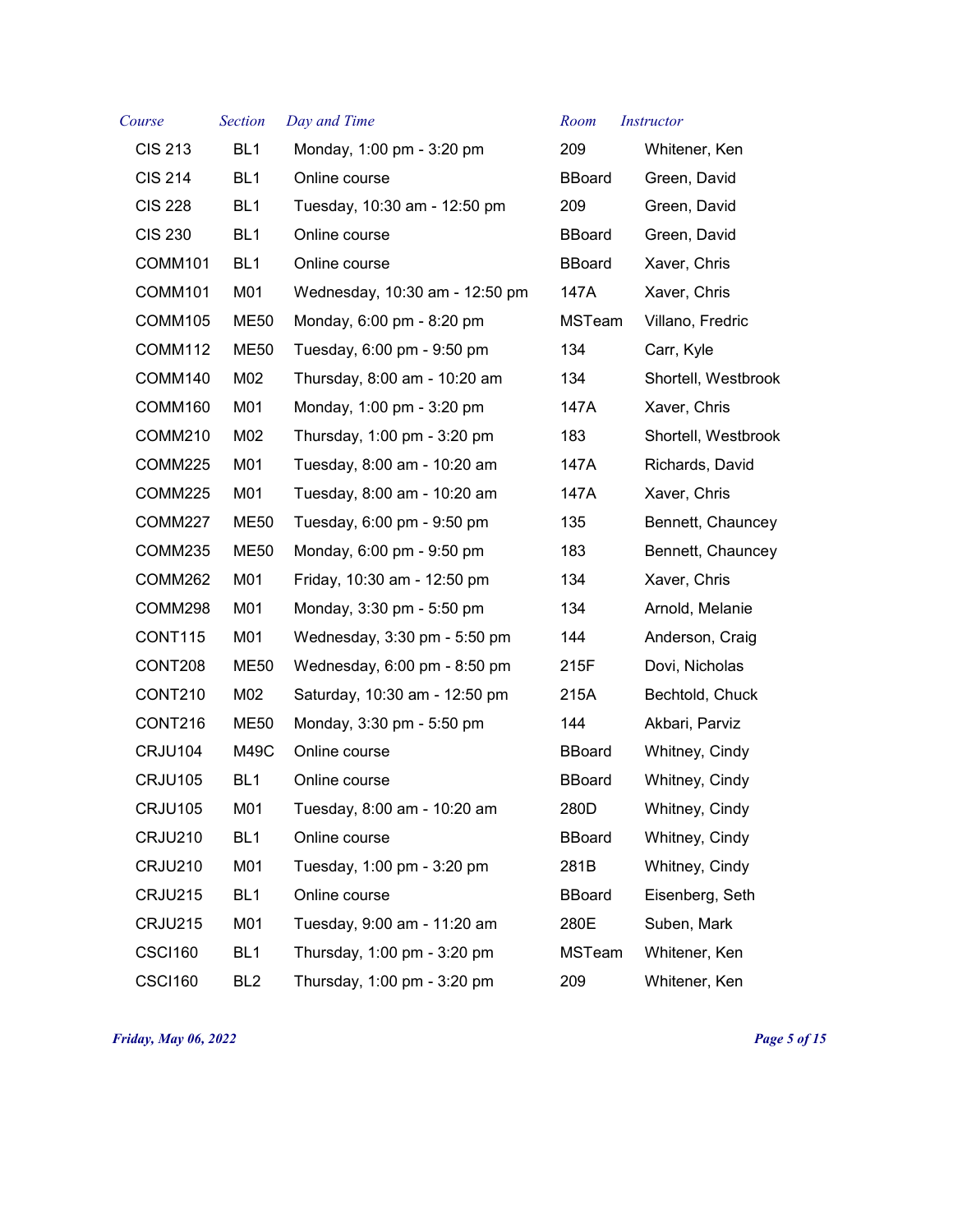| Course         | <b>Section</b>   | Day and Time                   | Room          | <b>Instructor</b>    |
|----------------|------------------|--------------------------------|---------------|----------------------|
| <b>CSCI165</b> | BL <sub>1</sub>  | Monday, 8:00 am - 10:20 am     | <b>MSTeam</b> | Whitener, Ken        |
| <b>CSCI165</b> | BL <sub>2</sub>  | Wednesday, 8:00 am - 10:20 am  | 209           | Whitener, Ken        |
| CSCI210        | BL1              | Thursday, 10:30 am - 12:50 pm  | 209           | Whitener, Ken        |
| <b>CSS 240</b> | BL <sub>1</sub>  | Online course                  | <b>BBoard</b> | Van de Bogart, Patty |
| <b>CULI101</b> | V <sub>01</sub>  | Wednesday, 1:00 pm - 3:20 pm   | CulLab        | Bisson, Amanda       |
| <b>CULI110</b> | V <sub>01</sub>  | Thursday, 8:00 am - 10:20 am   | CulLab        | Roach, Benjamin      |
| <b>CULI205</b> | V <sub>01</sub>  | Tuesday, 1:00 pm - 3:20 pm     | CulLab        | Bisson, Amanda       |
| <b>CULI270</b> | V <sub>01</sub>  | Online course                  | <b>BBoard</b> | Bisson, Amanda       |
| <b>CULI270</b> | V <sub>01</sub>  | Online course                  | <b>BBoard</b> | Sidle, Jason         |
| DRAF118        | ME50             | Monday, 6:00 pm - 8:50 pm      | 289A          | Ha, Lien             |
| ECHD125        | M01              | Tuesday, 1:00 pm - 3:20 pm     | 286           | Regula, Anna         |
| ECHD225        | M01              | Wednesday, 1:00 pm - 3:20 pm   | 286           | Regula, Anna         |
| ECHD240        | M01              | Monday, 3:30 pm - 5:50 pm      | 286           | Regula, Anna         |
| ECHD242        | M01              | Online course                  | <b>BBoard</b> | Regula, Anna         |
| ECON101        | BL <sub>1</sub>  | Online course                  | <b>BBoard</b> | Haverlock, Kevin     |
| ECON120        | BL1              | Online course                  | <b>BBoard</b> | Haverlock, Kevin     |
| ECON120        | M01              | Tuesday, 8:00 am - 10:20 am    | 121C          | Haverlock, Kevin     |
| ECON121        | BL <sub>1</sub>  | Online course                  | <b>BBoard</b> | McCabe, Tim          |
| ECON121        | M01              | Tuesday, 1:00 pm - 3:20 pm     | 121E          | McCabe, Tim          |
| EDUC295        | M01              | Thursday, 10:30 am - 12:50 pm  | 282           | Regula, Anna         |
| ENGL049        | EL07             | Wednesday, 10:30 am - 12:50 pm | <b>MSTeam</b> | Tambascio, Theresa   |
| ENGL098        | EL01             | Wednesday, 10:30 am - 12:50 pm | 280B          | Decker, Aaron        |
| ENGL098        | EL02             | Wednesday, 3:30 pm - 5:50 pm   | <b>MSTeam</b> | Buchanan, Patricia   |
| ENGL098        | EL <sub>02</sub> | Wednesday, 3:30 pm - 5:50 pm   | MSTeam        | Johnson, Kimari      |
| ENGL098        | EL <sub>02</sub> | Wednesday, 3:30 pm - 5:50 pm   | MSTeam        | Tambascio, Theresa   |
| ENGL098        | EL <sub>03</sub> | Monday, 10:30 am - 12:50 pm    | 121F          | Troyer, John         |
| ENGL098        | EL04             | Thursday, 10:30 am - 12:50 pm  | 280B          | Curran, Kerry        |
| ENGL098        | EL06             | Wednesday, 10:30 am - 12:50 pm | MSTeam        | Weaver, Bobbie       |
| ENGL098        | <b>EL50</b>      | Thursday, 6:00 pm - 8:50 pm    | <b>MSTeam</b> | Potter, Kristi       |
| ENGL100        | BL <sub>1</sub>  | Online course                  | <b>BBoard</b> | Earley, Bernie       |

*Friday, May 06, 2022 Page 6 of 15*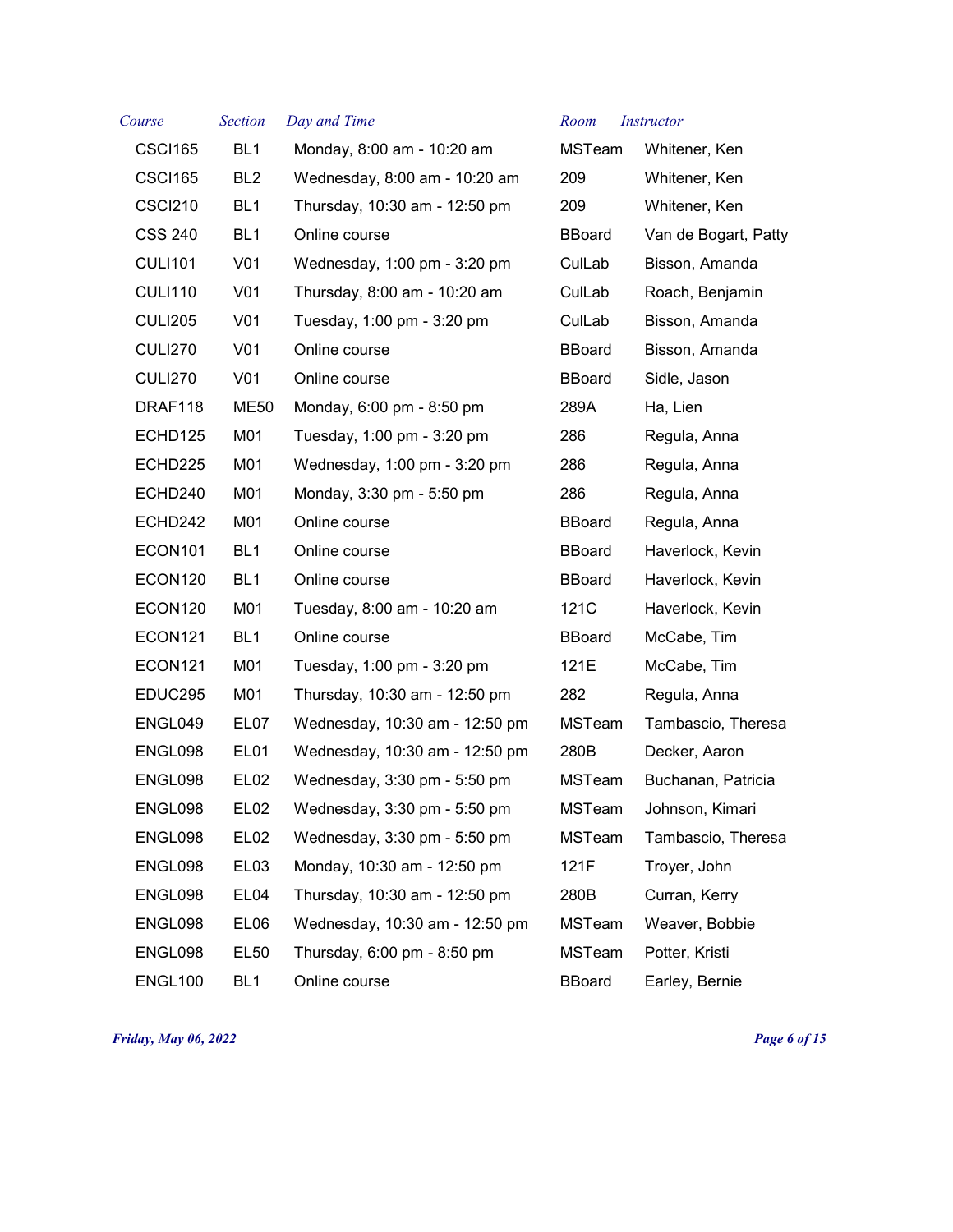| Course         | <b>Section</b>   | Day and Time                   | Room          | <i>Instructor</i>      |
|----------------|------------------|--------------------------------|---------------|------------------------|
| ENGL100        | BL <sub>2</sub>  | Online course                  | <b>BBoard</b> | Earley, Bernie         |
| ENGL100        | BL <sub>3</sub>  | Online course                  | BBoard        | Hollenbeck, Charles    |
| ENGL100        | EL01             | Monday, 8:00 am - 10:20 am     | 280B          | Decker, Aaron          |
| ENGL100        | EL <sub>02</sub> | Wednesday, 1:00 pm - 3:20 pm   | 282           | Buchanan, Patricia     |
| ENGL100        | EL <sub>02</sub> | Wednesday, 1:00 pm - 3:20 pm   | 282           | Johnson, Kimari        |
| ENGL100        | EL <sub>02</sub> | Wednesday, 1:00 pm - 3:20 pm   | 282           | Tambascio, Theresa     |
| ENGL100        | EL <sub>03</sub> | Monday, 8:00 am - 10:20 am     | 121F          | Troyer, John           |
| ENGL100        | EL04             | Tuesday, 8:00 am - 10:20 am    | 280B          | Curran, Kerry          |
| ENGL100        | EL06             | Monday, 8:00 am - 10:20 am     | <b>MSTeam</b> | Weaver, Bobbie         |
| ENGL100        | EL07             | Monday, 8:00 am - 10:20 am     | <b>MSTeam</b> | Tambascio, Theresa     |
| ENGL100        | <b>EL50</b>      | Tuesday, 6:00 pm - 8:50 pm     | MSTeam        | Potter, Kristi         |
| ENGL100        | M01              | Monday, 8:00 am - 10:20 am     | 280B          | Decker, Aaron          |
| ENGL100        | M02              | Wednesday, 1:00 pm - 3:20 pm   | 282           | Buchanan, Patricia     |
| ENGL100        | M02              | Wednesday, 1:00 pm - 3:20 pm   | 282           | Johnson, Kimari        |
| ENGL100        | M03              | Monday, 8:00 am - 10:20 am     | 121F          | Troyer, John           |
| ENGL100        | M04              | Tuesday, 8:00 am - 10:20 am    | 280B          | Curran, Kerry          |
| ENGL100        | M06              | Monday, 8:00 am - 10:20 am     | MSTeam        | Weaver, Bobbie         |
| ENGL100        | M07              | Monday, 8:00 am - 10:20 am     | MSTeam        | Tambascio, Theresa     |
| ENGL100        | ME50             | Tuesday, 6:00 pm - 8:50 pm     | MSTeam        | Potter, Kristi         |
| <b>ENGL101</b> | BL <sub>1</sub>  | Online course                  | <b>BBoard</b> | McCabe, Paul           |
| <b>ENGL101</b> | BL <sub>2</sub>  | Online course                  | <b>BBoard</b> | Ford, Lisa             |
| ENGL101        | BL <sub>3</sub>  | Online course                  | <b>BBoard</b> | Hollenbeck, Charles    |
| ENGL101        | BL <sub>4</sub>  | Online course                  | <b>BBoard</b> | McCabe, Paul           |
| ENGL101        | BL6              | Online course                  | <b>BBoard</b> | Mello, Jax             |
| ENGL101        | M02              | Wednesday, 10:30 am - 12:50 pm | 233           | Weed, Steve            |
| ENGL101        | M03              | Monday, 1:00 pm - 3:20 pm      | 281A          | Decker, Aaron          |
| ENGL101        | M04              | Tuesday, 8:00 am - 10:20 am    | 267           | Hemingway Jones, Kathy |
| <b>ENGL101</b> | M05              | Tuesday, 10:30 am - 12:50 pm   | MSTeam        | Potter, Kristi         |
| <b>ENGL101</b> | M06              | Tuesday, 1:00 pm - 3:20 pm     | 121F          | Need, Barbara          |
| <b>ENGL101</b> | M08              | Monday, 3:30 pm - 5:50 pm      | MSTeam        | Zaia, Heather          |

*Friday, May 06, 2022 Page 7 of 15*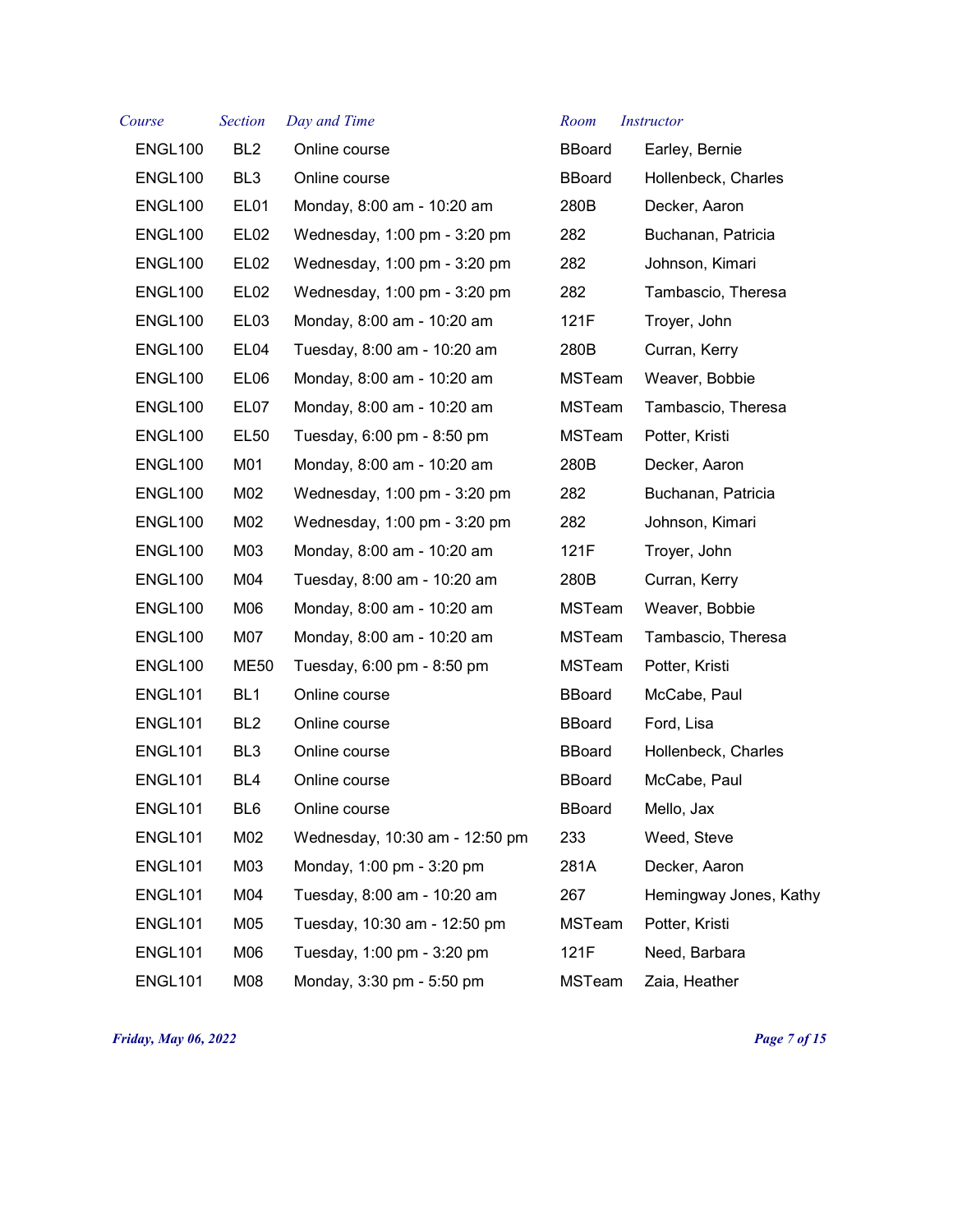| Course              | <b>Section</b>  | Day and Time                   | Room          | <i>Instructor</i>  |
|---------------------|-----------------|--------------------------------|---------------|--------------------|
| <b>ENGL101</b>      | M12             | Tuesday, 10:30 am - 12:50 pm   | 121B          | Pittsley, Jaclyn   |
| ENGL101             | M13             | Thursday, 10:30 am - 12:50 pm  | 123           | Osborne, James     |
| ENGL101             | M14             | Thursday, 1:00 pm - 3:20 pm    | 123           | Osborne, James     |
| ENGL101             | ME50            | Tuesday, 6:00 pm - 8:50 pm     | MSTeam        | Wolff, Sarah       |
| ENGL102             | BL <sub>1</sub> | Online course                  | <b>BBoard</b> | Gilbert, Mary      |
| ENGL102             | BL <sub>2</sub> | Online course                  | <b>BBoard</b> | Gilbert, Mary      |
| ENGL102             | BL <sub>3</sub> | Online course                  | <b>BBoard</b> | Wheaton, Justin    |
| ENGL <sub>102</sub> | BL4             | Online course                  | <b>BBoard</b> | Gilbert, Mary      |
| ENGL102             | M01             | Monday, 8:00 am - 10:20 am     | 281B          | Curran, Kerry      |
| ENGL102             | M02             | Wednesday, 3:30 pm - 5:50 pm   | 215A          | Weed, Steve        |
| ENGL102             | M03             | Tuesday, 8:00 am - 10:20 am    | 224           | Troyer, John       |
| ENGL102             | M04             | Tuesday, 10:30 am - 12:50 pm   | 224           | Troyer, John       |
| ENGL103             | M02             | Monday, 1:00 pm - 3:20 pm      | MSTeam        | Marie, Jill        |
| ENGL149             | M01             | Monday, 1:00 pm - 3:20 pm      | 112           | Curran, Kerry      |
| ENGL200             | M01             | Tuesday, 3:30 pm - 5:50 pm     | MSTeam        | Bennett, Nicholas  |
| ENGL201             | BL <sub>1</sub> | Online course                  | <b>BBoard</b> | Mathers, Anndrea   |
| ENGL201             | BL <sub>2</sub> | Online course                  | <b>BBoard</b> | Mathers, Anndrea   |
| ENGL201             | M01             | Monday, 8:00 am - 10:20 am     | 245           | Buchanan, Patricia |
| ENGL201             | M02             | Wednesday, 10:30 am - 12:50 pm | 245           | Buchanan, Patricia |
| ENGL201             | M03             | Monday, 1:00 pm - 3:20 pm      | 123B          | Mathers, Anndrea   |
| ENGL201             | M04             | Tuesday, 10:30 am - 12:50 pm   | 123B          | Johnson, Kimari    |
| ENGL201             | M04             | Tuesday, 10:30 am - 12:50 pm   | 123B          | Mathers, Anndrea   |
| ENGL201             | M05             | Tuesday, 1:00 pm - 3:20 pm     | 123B          | Epstein, Judy      |
| ENGL201             | M05             | Tuesday, 1:00 pm - 3:20 pm     | 123B          | Johnson, Kimari    |
| ENGL201             | <b>ME50</b>     | Thursday, 6:00 pm - 8:50 pm    | MSTeam        | Marie, Jill        |
| ENGL204             | BL <sub>1</sub> | Online course                  | <b>BBoard</b> | Seyfried, Matt     |
| ENGL204             | BL <sub>2</sub> | Online course                  | <b>BBoard</b> | Gold, Darlene      |
| ENGL204             | BL <sub>3</sub> | Online course                  | <b>BBoard</b> | Gold, Darlene      |
| ENGL204             | M01             | Monday, 10:30 am - 12:50 pm    | 123C          | Gold, Darlene      |
| <b>ENGL210</b>      | BL <sub>1</sub> | Online course                  | <b>BBoard</b> | Mathers, Anndrea   |

*Friday, May 06, 2022 Page 8 of 15*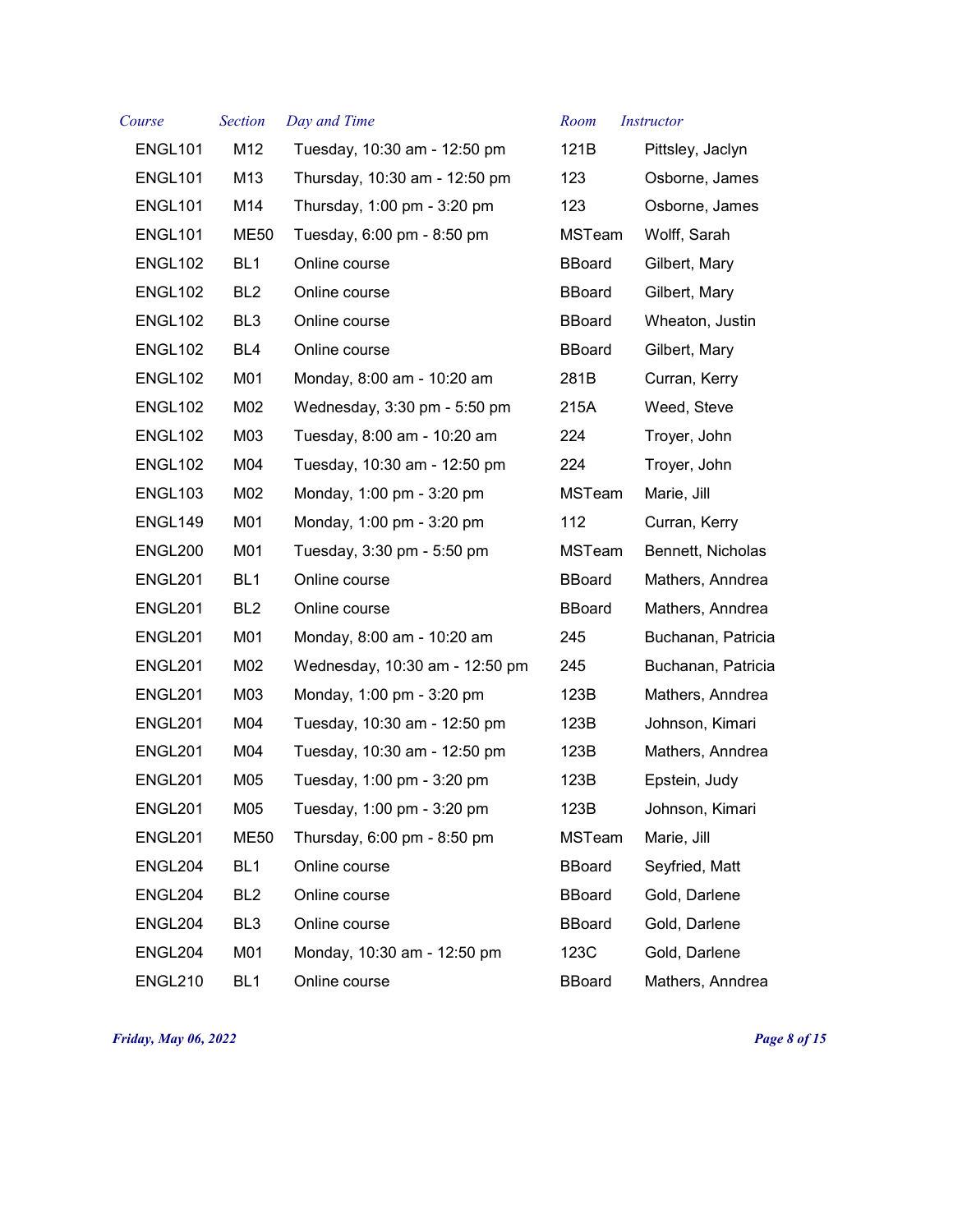| Course         | <b>Section</b>  | Day and Time                   | Room          | <i>Instructor</i> |
|----------------|-----------------|--------------------------------|---------------|-------------------|
| ENGL210        | M01             | Monday, 8:00 am - 10:20 am     | 242           | Mathers, Anndrea  |
| <b>ENGL210</b> | M02             | Monday, 1:00 pm - 3:20 pm      | 242           | Palumbo, Angela   |
| ENGL212        | M01             | Tuesday, 1:00 pm - 3:20 pm     | 215F          | Decker, Aaron     |
| <b>ENGL215</b> | BL <sub>1</sub> | Online course                  | <b>BBoard</b> | Decker, Aaron     |
| ENGL220        | M01             | Wednesday, 3:30 pm - 5:50 pm   | 286           | Regula, Anna      |
| ENGL227        | BL <sub>1</sub> | Online course                  | <b>BBoard</b> | Gold, Darlene     |
| ENGL227        | M01             | Wednesday, 3:30 pm - 5:50 pm   | 224           | Troyer, John      |
| ENGL233        | BL <sub>1</sub> | Online course                  | <b>BBoard</b> | Ford, Lisa        |
| ENGL237        | <b>ME50</b>     | Tuesday, 3:30 pm - 5:50 pm     | 147A          | Xaver, Chris      |
| ENGL248        | M01             | Wednesday, 10:30 am - 12:50 pm | 224           | Mathers, Anndrea  |
| <b>ENGL255</b> | BL <sub>1</sub> | Online course                  | <b>BBoard</b> | Ford, Lisa        |
| ENGL258        | M01             | Monday, 1:00 pm - 3:20 pm      | 280B          | Gold, Darlene     |
| ENGL262        | M01             | Thursday, 3:30 pm - 5:50 pm    | 280E          | Epstein, Judy     |
| ENGL262        | M01             | Thursday, 3:30 pm - 5:50 pm    | 280E          | Johnson, Kimari   |
| ENGL275        | M01             | Friday, 8:00 am - 10:20 am     | MSTeam        | Dafoe, Nancy      |
| <b>ENSC137</b> | M01             | Tuesday, 3:30 pm - 5:50 pm     | MSTeam        | Bechtold, Chuck   |
| <b>ENSC203</b> | M01             | Tuesday, 3:30 pm - 5:50 pm     | 290           | Swinnich, Janet   |
| ENSC212        | M01             | Wednesday, 10:30 am - 12:50 pm | MSTeam        | Swinnich, Janet   |
| <b>ENVS101</b> | M03             | Thursday, 1:00 pm - 3:20 pm    | 292           | Schat, Marjolein  |
| ENVS102        | M01             | Thursday, 10:30 am - 12:50 pm  | 121F          | Wessell, Kelly    |
| <b>ENVS105</b> | M01             | Tuesday, 1:00 pm - 3:20 pm     | 123C          | Sewell, Pat       |
| ENVS107        | M01             | Tuesday, 3:30 pm - 5:50 pm     | 123C          | Sewell, Pat       |
| <b>ENVS111</b> | M01             | Friday, 1:00 pm - 3:20 pm      | 215A          | McLane, Todd      |
| ENVS141        | M01             | Thursday, 3:30 pm - 5:50 pm    | 294           | Schat, Marjolein  |
| <b>ENVS142</b> | F01             | Monday, 8:00 am - 10:20 am     | 121B          | McLane, Todd      |
| ENVS295H       | M01             | Tuesday, 8:00 am - 10:20 am    | <b>MSTeam</b> | Wessell, Kelly    |
| <b>ESL 120</b> | M01             | Monday, 8:00 am - 10:20 am     | 287B          | Palumbo, Angela   |
| <b>ESL 121</b> | M01             | Wednesday, 10:30 am - 12:50 pm | 287B          | Palumbo, Angela   |
| <b>ESL 122</b> | M01             | Monday, 10:30 am - 12:50 pm    | 287B          | Palumbo, Angela   |
| <b>FITN101</b> | M01             | Tuesday, 1:00 pm - 3:20 pm     | <b>POOL</b>   | Okaru, Alfie      |
|                |                 |                                |               |                   |

*Friday, May 06, 2022 Page 9 of 15*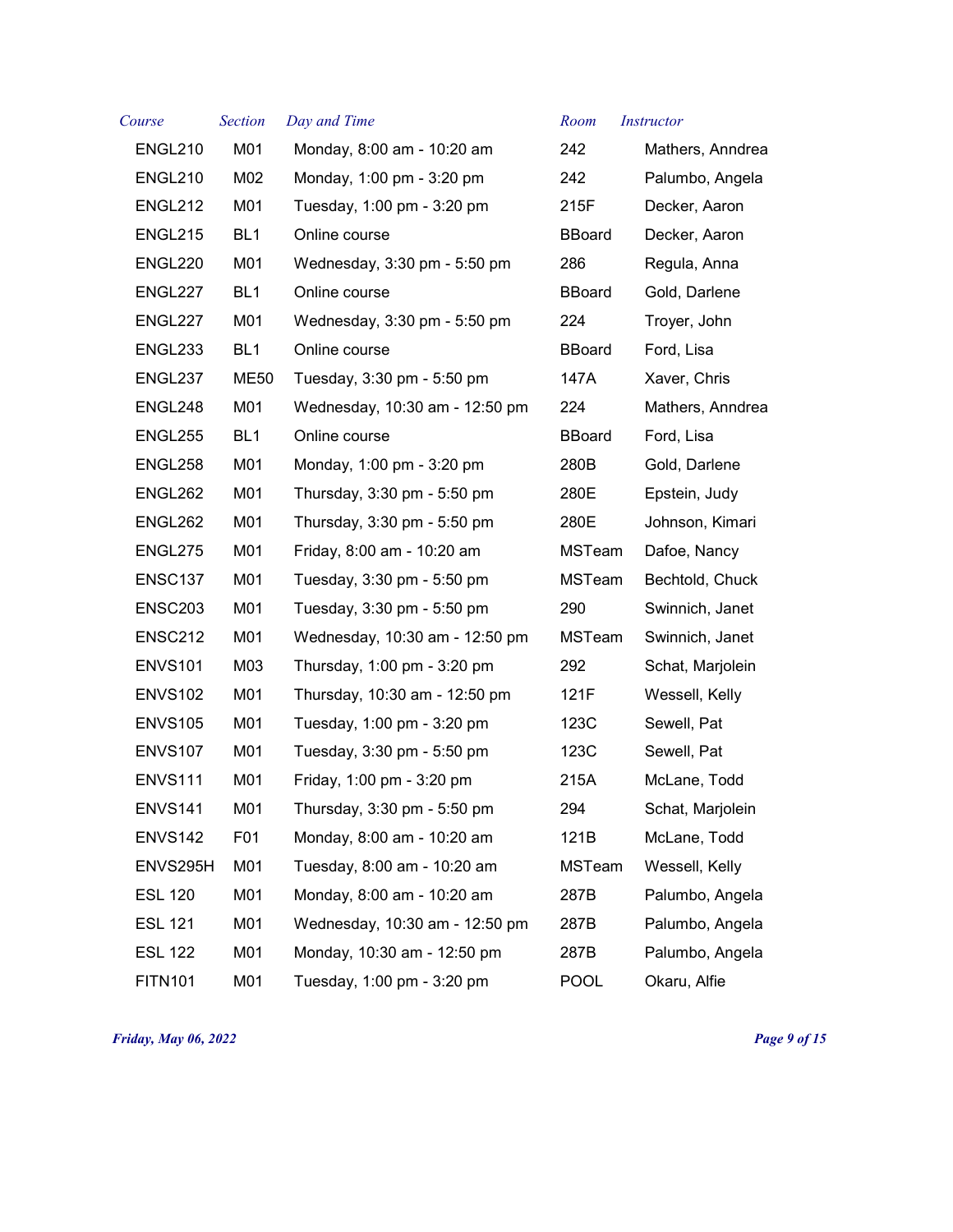| Course              | <b>Section</b>  | Day and Time                   | Room          | <i>Instructor</i> |
|---------------------|-----------------|--------------------------------|---------------|-------------------|
| <b>FITN107</b>      | M01             | Friday, 3:30 pm - 5:50 pm      | <b>POOL</b>   | Okaru, Alfie      |
| <b>FITN108</b>      | BL <sub>1</sub> | Online course                  | <b>BBoard</b> | Echevarria, Rich  |
| <b>FITN170</b>      | M01             | Thursday, 8:00 am - 10:20 am   | 301           | Young, Tammi      |
| <b>FITN216</b>      | M01             | Monday, 3:30 pm - 5:50 pm      | 283A          | Okaru, Alfie      |
| <b>FITN217</b>      | M01             | Wednesday, 10:30 am - 12:50 pm | TBA           | Young, Tammi      |
| <b>GEOL101</b>      | M01             | Tuesday, 10:30 am - 12:50 pm   | 260           | Kidder, Jennifer  |
| HLTH104             | BL <sub>1</sub> | Online course                  | <b>BBoard</b> | Seyfried, Lisa    |
| HLTH <sub>126</sub> | BL <sub>1</sub> | Online course                  | <b>BBoard</b> | Doane, Brent      |
| HLTH205             | ME50            | Wednesday, 6:00 pm - 8:50 pm   | 121B          | Raethka, Tim      |
| HLTH206             | BL <sub>1</sub> | Online course                  | <b>BBoard</b> | Sharpe, Kim       |
| HLTH <sub>207</sub> | BL <sub>1</sub> | Online course                  | <b>BBoard</b> | Lipa, Tom         |
| HLTH <sub>207</sub> | BL <sub>2</sub> | Online course                  | <b>BBoard</b> | Lipa, Tom         |
| HLTH <sub>208</sub> | BL <sub>1</sub> | Online course                  | <b>BBoard</b> | Tvaroha, Patty    |
| HLTH <sub>210</sub> | BL <sub>1</sub> | Online course                  | <b>BBoard</b> | Doane, Brent      |
| HRMG100             | BL <sub>1</sub> | Online course                  | <b>BBoard</b> | Stafford, Sue     |
| <b>HRMG101</b>      | BL <sub>1</sub> | Online course                  | <b>BBoard</b> | Stafford, Sue     |
| HRMG205             | BL <sub>1</sub> | Online course                  | <b>BBoard</b> | Stafford, Sue     |
| HRMG206             | V <sub>01</sub> | Wednesday, 1:00 pm - 3:20 pm   | Amphth        | Sidle, Jason      |
| HRMG213             | BL <sub>1</sub> | Online course                  | <b>BBoard</b> | Stafford, Sue     |
| <b>HSTY101</b>      | BL <sub>1</sub> | Online course                  | <b>BBoard</b> | Flaten, David     |
| <b>HSTY101</b>      | M01             | Monday, 8:00 am - 10:20 am     | 121E          | Flaten, David     |
| <b>HSTY101</b>      | M02             | Tuesday, 8:00 am - 10:20 am    | 121E          | Flaten, David     |
| <b>HSTY102</b>      | BL <sub>1</sub> | Online course                  | <b>BBoard</b> | Campbell, Katrina |
| <b>HSTY111</b>      | BL <sub>1</sub> | Online course                  | <b>BBoard</b> | Sheehan, John     |
| <b>HSTY201</b>      | BL <sub>1</sub> | Online course                  | <b>BBoard</b> | Flaten, David     |
| <b>HSTY201</b>      | BL <sub>2</sub> | Online course                  | <b>BBoard</b> | Eckert, Regina    |
| <b>HSTY201</b>      | BL4             | Online course                  | <b>BBoard</b> | Searing, Robert   |
| <b>HSTY201</b>      | M01             | Monday, 10:30 am - 12:50 pm    | 121E          | Flaten, David     |
| <b>HSTY201</b>      | M03             | Thursday, 10:30 am - 12:50 pm  | 121E          | Flaten, David     |
| <b>HSTY202</b>      | M01             | Tuesday, 8:00 am - 10:20 am    | 121F          | Timonin, Michael  |

*Friday, May 06, 2022 Page 10 of 15*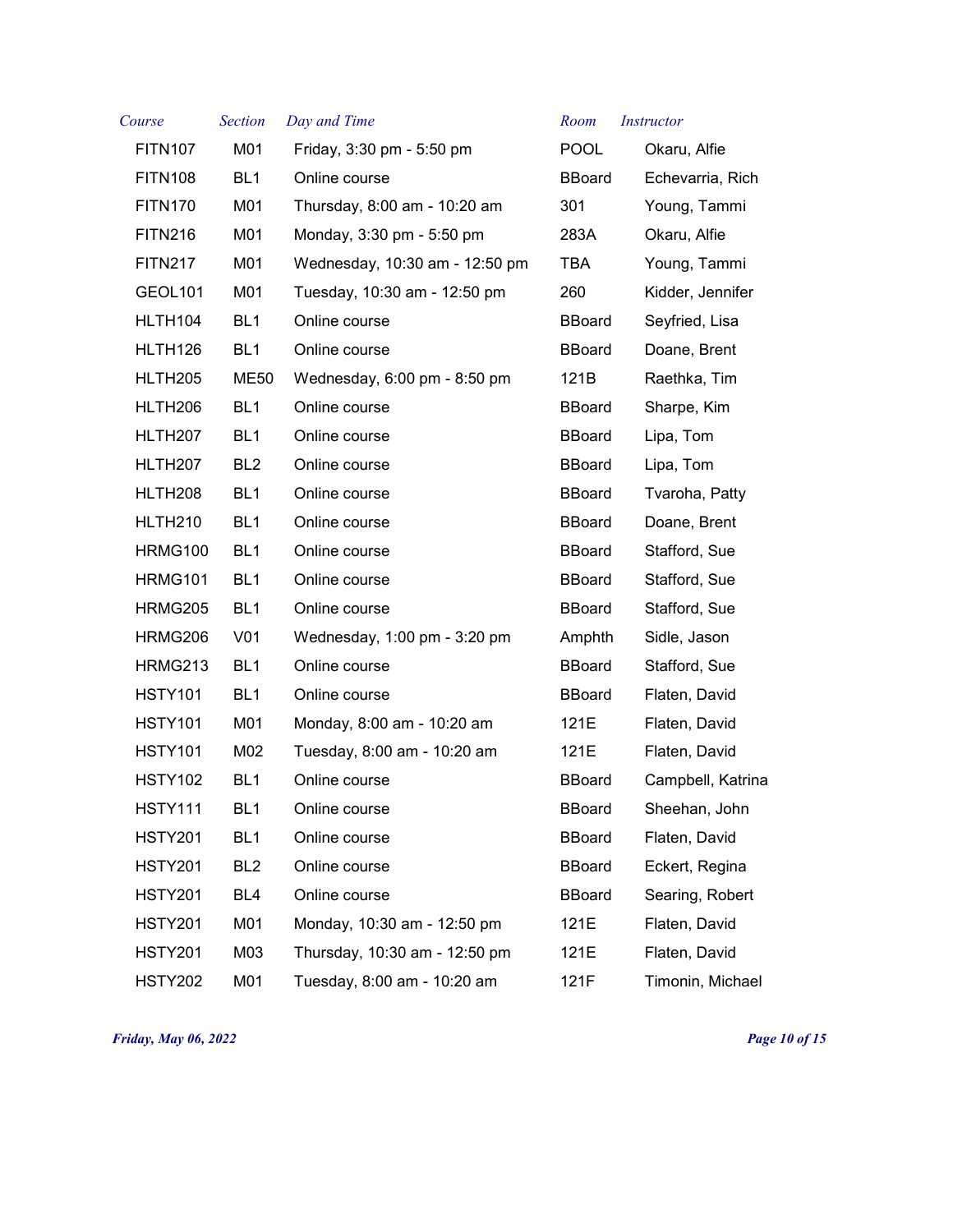| Course              | <b>Section</b>   | Day and Time                   | Room          | <i>Instructor</i>      |
|---------------------|------------------|--------------------------------|---------------|------------------------|
| <b>HSTY202</b>      | M02              | Tuesday, 1:00 pm - 3:20 pm     | 281A          | Esworthy, Barrett      |
| HSTY202             | ME50             | Monday, 6:00 pm - 8:50 pm      | MSTeam        | Flaten, David          |
| <b>HUMS105</b>      | BL <sub>1</sub>  | Online course                  | <b>BBoard</b> | Tvaroha, Patty         |
| <b>HUMS105</b>      | M01              | Tuesday, 8:00 am - 10:20 am    | 123           | Tvaroha, Patty         |
| <b>HUMS107</b>      | BL <sub>1</sub>  | Online course                  | <b>BBoard</b> | Tvaroha, Patty         |
| <b>HUMS125</b>      | M01              | Tuesday, 1:00 pm - 3:20 pm     | 286           | Regula, Anna           |
| <b>HUMS128</b>      | BL <sub>2</sub>  | Online course                  | <b>BBoard</b> | Wee, Chia              |
| <b>HUMS200</b>      | M01              | Monday, 8:00 am - 10:20 am     | 224           | Tvaroha, Patty         |
| <b>HUMS225</b>      | M01              | Wednesday, 1:00 pm - 3:20 pm   | 286           | Regula, Anna           |
| <b>HUMS232</b>      | M01              | Monday, 1:00 pm - 3:20 pm      | <b>MSTeam</b> | Tvaroha, Patty         |
| <b>IRM 101</b>      | BL <sub>1</sub>  | Online course                  | <b>BBoard</b> | DeFranco, Tony         |
| MATH008             | MLC1             | Monday, 8:00 am - 10:20 am     | 280E          | Cornish, Erin          |
| MATH020             | MLC1             | Wednesday, 8:00 am - 10:20 am  | 280D          | Feavearyear, Jody      |
| MATH020             | MLC <sub>2</sub> | Monday, 1:00 pm - 3:20 pm      | 280D          | Feavearyear, Jody      |
| MATH020             | MLC3             | Thursday, 8:00 am - 10:20 am   | <b>MSTeam</b> | Swinnich, Janet        |
| MATH020             | MLC4             | Tuesday, 1:00 pm - 3:20 pm     | 280E          | Fussner-Kelly, Shirley |
| MATH095             | BL <sub>1</sub>  | Online course                  | <b>BBoard</b> | Sheldon, Mary          |
| MATH098             | M01              | Monday, 10:30 am - 12:50 pm    | 280E          | Cornish, Erin          |
| MATH098             | M02              | Wednesday, 10:30 am - 12:50 pm | 215F          | Kidder, Jennifer       |
| MATH098             | M04              | Tuesday, 3:30 pm - 5:50 pm     | <b>MSTeam</b> | Mast, Holli            |
| MATH098             | MLC1             | Monday, 10:30 am - 12:50 pm    | 280E          | Cornish, Erin          |
| MATH <sub>109</sub> | BL <sub>1</sub>  | Online course                  | <b>BBoard</b> | Georgiakaki, Sophia    |
| MATH109             | BL <sub>2</sub>  | Online course                  | <b>BBoard</b> | Georgiakaki, Sophia    |
| MATH109             | M01              | Monday, 8:00 am - 10:20 am     | 283A          | Vazenios, George       |
| MATH110             | M01              | Monday, 8:00 am - 10:20 am     | <b>BBoard</b> | Georgiakaki, Sophia    |
| MATH115             | M01              | Monday, 10:30 am - 12:50 pm    | 281B          | Ensign, Mary Ellen     |
| MATH120             | BL <sub>1</sub>  | Friday, 10:30 am - 12:50 pm    | 224           | Bethoney, Danielle     |
| MATH120             | BL <sub>2</sub>  | Online course                  | <b>BBoard</b> | Sheldon, Mary          |
| MATH120             | BL <sub>3</sub>  | Online course                  | <b>BBoard</b> | Ensign, Mary Ellen     |
| <b>MATH120</b>      | M01              | Wednesday, 1:00 pm - 3:20 pm   | 280D          | Ensign, Mary Ellen     |

## *Course Section Day and Time Room Instructor*

| 281A                | Esworthy, Barrett     |
|---------------------|-----------------------|
| MSTeam              | Flaten, David         |
| <b>Board</b>        | Tvaroha, Patty        |
| 123                 | Tvaroha, Patty        |
| <b>Board</b>        | Tvaroha, Patty        |
| 286                 | Regula, Anna          |
| <b>Board</b>        | Wee, Chia             |
| 224                 | Tvaroha, Patty        |
| 286                 | Regula, Anna          |
| <code>MSTeam</code> | Tvaroha, Patty        |
| <b>Board</b>        | DeFranco, Tony        |
| 280E                | Cornish, Erin         |
| 280D                | Feavearyear, Jody     |
| 280D                | Feavearyear, Jody     |
| MSTeam              | Swinnich, Janet       |
| 280E                | Fussner-Kelly, Shirle |
| <b>Board</b>        | Sheldon, Mary         |
| 280E                | Cornish, Erin         |
| 215F                | Kidder, Jennifer      |
| MSTeam              | Mast, Holli           |
| 280E                | Cornish, Erin         |
| <b>Board</b>        | Georgiakaki, Sophia   |
| <b>Board</b>        | Georgiakaki, Sophia   |
| 283A                | Vazenios, George      |
| 3Board              | Georgiakaki, Sophia   |
| 281B                | Ensign, Mary Ellen    |
| 224                 | Bethoney, Danielle    |
| <b>Board</b>        | Sheldon, Mary         |
| <b>Board</b>        | Ensign, Mary Ellen    |
| 280D                | Ensign, Mary Ellen    |

*Friday, May 06, 2022 Page 11 of 15*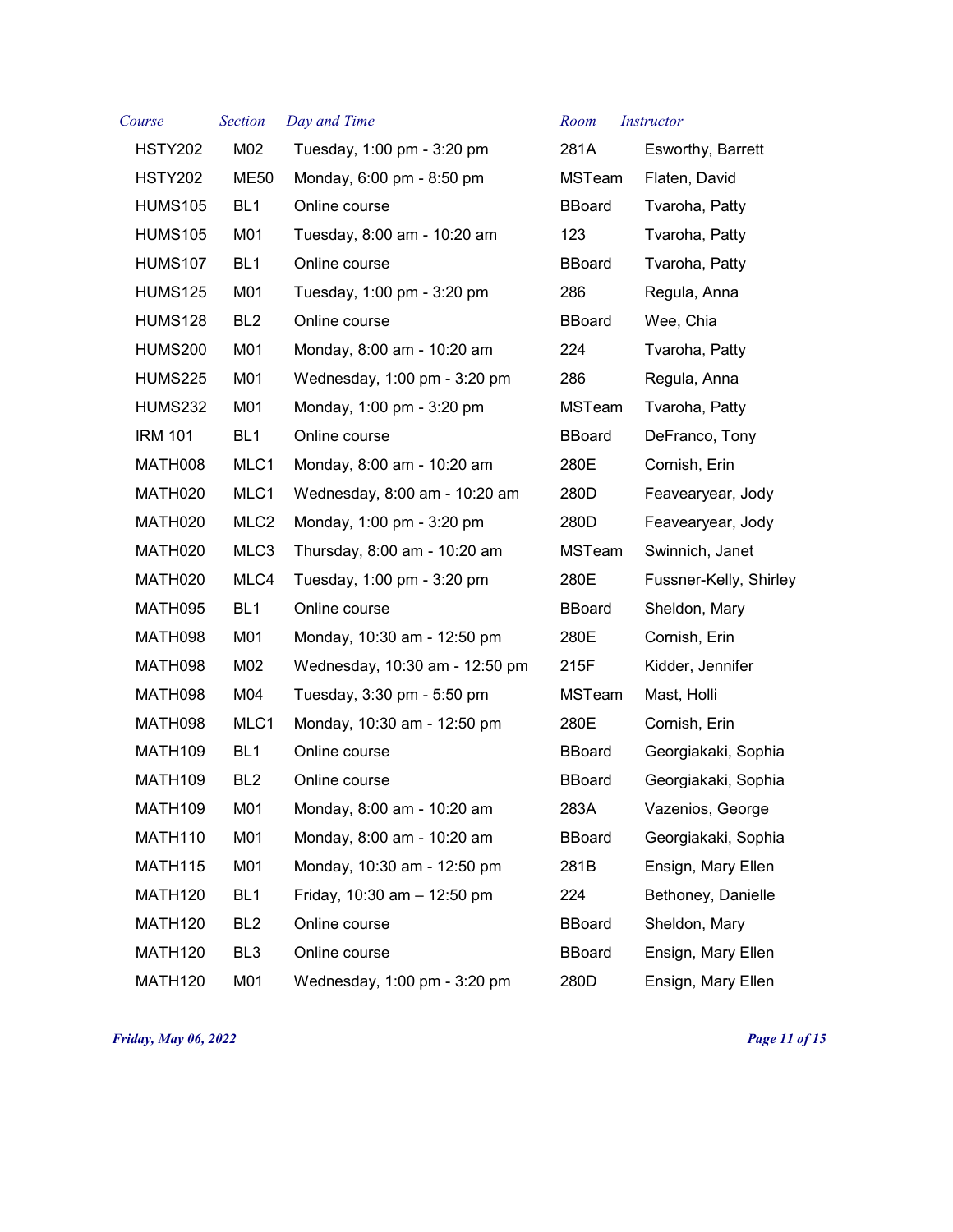| Course              | <b>Section</b>   | Day and Time                                | Room          | <i>Instructor</i>   |
|---------------------|------------------|---------------------------------------------|---------------|---------------------|
| MATH120             | M02              | Monday, 3:30 pm - 5:50 pm                   | 280D          | Ensign, Mary Ellen  |
| MATH120             | M03              | Thursday, 10:30 am - 12:50 pm               | MSTeam        | Swinnich, Janet     |
| MATH120             | M04              | Tuesday, 3:30 pm - 5:50 pm                  | 280D          | Cornish, Erin       |
| MATH120             | <b>ME51</b>      | Thursday, 6:00 pm - 8:50 pm                 | 280D          | Mast, Holli         |
| MATH120             | MLC1             | Wednesday, 1:00 pm - 3:20 pm                | 280D          | Ensign, Mary Ellen  |
| MATH120             | MLC <sub>2</sub> | Monday, 3:30 pm - 5:50 pm                   | 280D          | Ensign, Mary Ellen  |
| MATH120             | MLC3             | Thursday, 10:30 am - 12:50 pm               | MSTeam        | Swinnich, Janet     |
| MATH120             | MLC4             | Tuesday, 3:30 pm - 5:50 pm                  | 280D          | Cornish, Erin       |
| MATH <sub>122</sub> | M01              | Tuesday, 1:00 pm - 3:20 pm                  | 285           | Bechtold, Chuck     |
| MATH <sub>138</sub> | BL <sub>1</sub>  | Monday, $4:30 \text{ pm} - 6:50 \text{ pm}$ | MSTeam or 285 | Georgiakaki, Sophia |
| MATH <sub>138</sub> | M01              | Monday, 10:30 am - 12:50 pm                 | 285           | Georgiakaki, Sophia |
| MATH <sub>200</sub> | BL <sub>1</sub>  | Online course                               | <b>BBoard</b> | Putnam, Nancy       |
| MATH <sub>200</sub> | BL <sub>2</sub>  | Online course                               | <b>BBoard</b> | Putnam, Nancy       |
| MATH <sub>200</sub> | M01              | Monday, 1:00 pm - 3:20 pm                   | 263           | Putnam, Nancy       |
| MATH <sub>200</sub> | M02              | Tuesday, 3:30 pm - 5:50 pm                  | <b>MSTeam</b> | McComb, Jared       |
| MATH <sub>200</sub> | M03              | Friday, 10:30 am - 12:50 pm                 | MSTeam        | Putnam, Nancy       |
| MATH <sub>200</sub> | <b>ME51</b>      | Tuesday, 6:00 pm - 8:50 pm                  | MSTeam        | McComb, Jared       |
| MATH <sub>201</sub> | M01              | Monday, 10:30 am - 12:50 pm                 | 263           | Bethoney, Danielle  |
| MATH <sub>201</sub> | M02              | Tuesday, 10:30 am - 12:50 pm                | 263           | Bethoney, Danielle  |
| MATH <sub>202</sub> | M01              | Tuesday, 8:00 am - 10:20 am                 | 263           | Bethoney, Danielle  |
| MATH <sub>206</sub> | M01              | Monday, 8:00 am - 10:20 am                  | 263           | Bethoney, Danielle  |
| MATH216             | M01              | Monday, 1:00 pm - 3:20 pm                   | 285           | Georgiakaki, Sophia |
| <b>NURS102</b>      | BL <sub>1</sub>  | Online course                               | <b>BBoard</b> | Ligas, Kim          |
| <b>NURS104</b>      | BL1              | Online course                               | <b>BBoard</b> | Seyfried, Lisa      |
| <b>NURS110</b>      | M01              | Wednesday, 3:30 pm - 5:50 pm                | 210B          | Schmidt, Melissa    |
| <b>NURS120</b>      | M01              | Monday, 8:00 am - 10:20 am                  | 210B          | McMinn, Glenna      |
| <b>NURS120</b>      | M01              | Monday, 8:00 am - 10:20 am                  | 210B          | Moose, Barbara      |
| <b>NURS120</b>      | M01              | Monday, 8:00 am - 10:20 am                  | 210B          | Schmidt, Melissa    |
| <b>NURS120</b>      | M01              | Monday, 8:00 am - 10:20 am                  | 210B          | Seyfried, Lisa      |
| <b>NURS225</b>      | M01              | Monday, 10:30 am - 12:50 pm                 | 210B          | Ligas, Kim          |

*Friday, May 06, 2022 Page 12 of 15*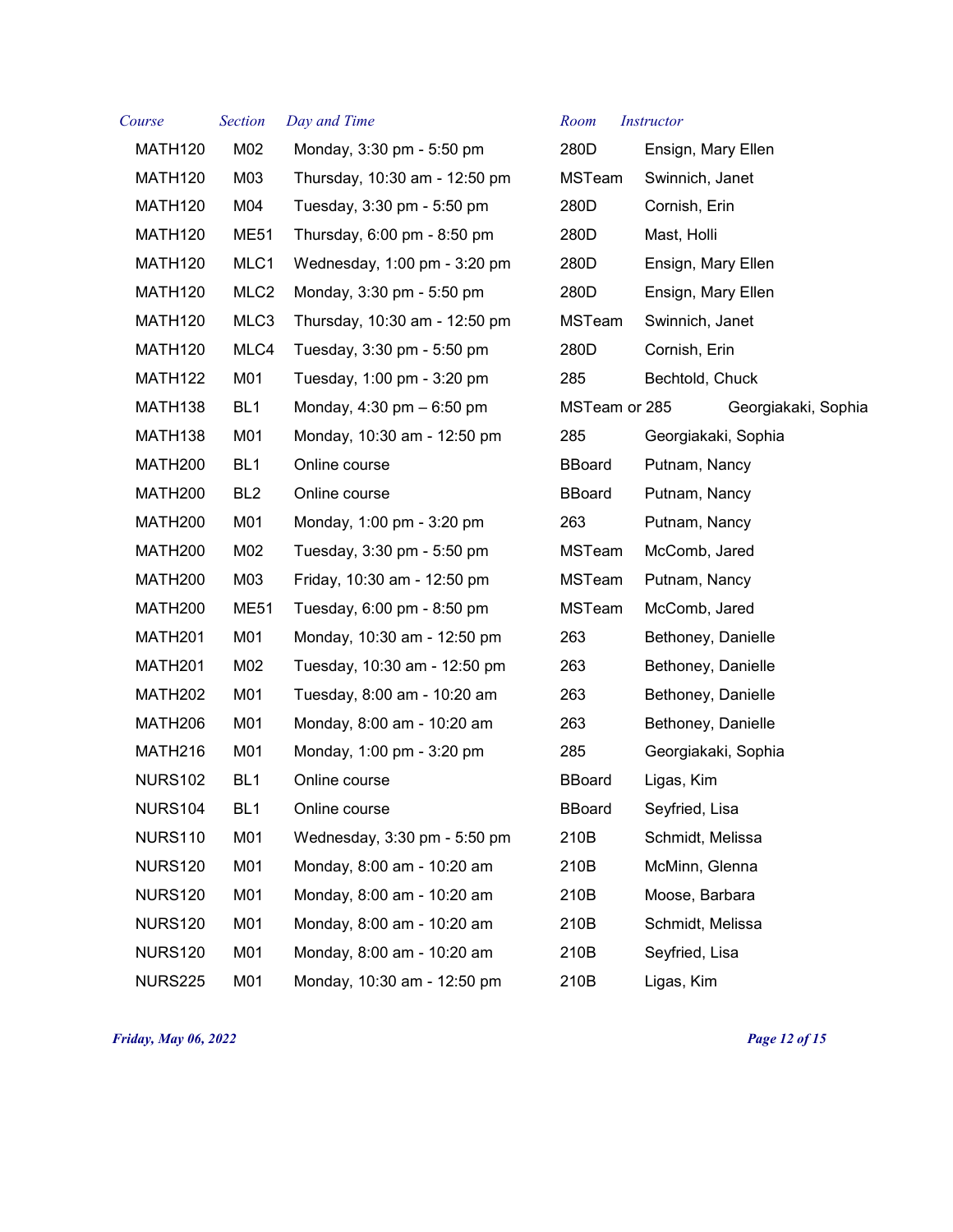| Course              | <b>Section</b>  | Day and Time                  | Room          | <i>Instructor</i>  |
|---------------------|-----------------|-------------------------------|---------------|--------------------|
| <b>NURS225</b>      | M01             | Monday, 10:30 am - 12:50 pm   | 210B          | Moser, Sandy       |
| <b>NURS225</b>      | M01             | Monday, 10:30 am - 12:50 pm   | 210B          | Sharpe, Kim        |
| NURS241             | BL <sub>1</sub> | Online course                 | <b>BBoard</b> | Schmidt, Melissa   |
| <b>PARA101</b>      | BL <sub>1</sub> | Online course                 | <b>BBoard</b> | Granison, Henry    |
| <b>PARA130</b>      | BL <sub>1</sub> | Online course                 | <b>BBoard</b> | Sarachan, Robert   |
| <b>PARA210</b>      | BL <sub>1</sub> | Online course                 | <b>BBoard</b> | Sarachan, Robert   |
| <b>PARA216</b>      | BL <sub>1</sub> | Online course                 | <b>BBoard</b> | Eisenberg, Seth    |
| PARA220             | BL <sub>1</sub> | Online course                 | <b>BBoard</b> | O'Connor, Beth     |
| PARA230             | BL <sub>1</sub> | Online course                 | <b>BBoard</b> | Sarachan, Robert   |
| PARA231             | BL <sub>1</sub> | Online course                 | <b>BBoard</b> | Sarachan, Robert   |
| <b>PARC101</b>      | BL <sub>1</sub> | Online course                 | <b>BBoard</b> | Granison, Henry    |
| PARC130             | BL <sub>1</sub> | Online course                 | <b>BBoard</b> | Sarachan, Robert   |
| PARC210             | BL <sub>1</sub> | Online course                 | <b>BBoard</b> | Sarachan, Robert   |
| PARC216             | BL <sub>1</sub> | Online course                 | <b>BBoard</b> | Eisenberg, Seth    |
| PARC220             | BL <sub>1</sub> | Online course                 | <b>BBoard</b> | O'Connor, Beth     |
| PARC230             | BL <sub>1</sub> | Online course                 | <b>BBoard</b> | Sarachan, Robert   |
| PARC231             | BL <sub>1</sub> | Online course                 | <b>BBoard</b> | Sarachan, Robert   |
| <b>PHIL101</b>      | BL <sub>1</sub> | Online course                 | <b>BBoard</b> | Galezo, David      |
| <b>PHIL101</b>      | M01             | Monday, 10:30 am - 12:50 pm   | 215A          | Galezo, David      |
| <b>PHSC211</b>      | M01             | Thursday, 3:30 pm - 5:50 pm   | 260           | Goldfeld, Alla     |
| <b>POSC103</b>      | BL <sub>1</sub> | Online course                 | <b>BBoard</b> | Richards, David    |
| POSC <sub>104</sub> | M01             | Thursday, 10:30 am - 12:50 pm | 123C          | Suben, Mark        |
| <b>POSC107</b>      | M01             | Tuesday, 3:30 pm - 5:50 pm    | 123C          | Sewell, Pat        |
| <b>POSC225</b>      | M49C            | Online course                 | <b>BBoard</b> | Flaten, David      |
| PSED213             | BL <sub>1</sub> | Online course                 | BBoard        | Pietros-Brown, Hal |
| <b>PSYC101</b>      | BL <sub>1</sub> | Online course                 | <b>BBoard</b> | Rea, Cornelia      |
| <b>PSYC103</b>      | BL <sub>1</sub> | Online course                 | <b>BBoard</b> | Rea, Cornelia      |
| <b>PSYC103</b>      | BL <sub>2</sub> | Online course                 | <b>BBoard</b> | Rea, Cornelia      |
| <b>PSYC103</b>      | BL <sub>3</sub> | Online course                 | <b>BBoard</b> | Rea, Cornelia      |

*Friday, May 06, 2022 Page 13 of 15*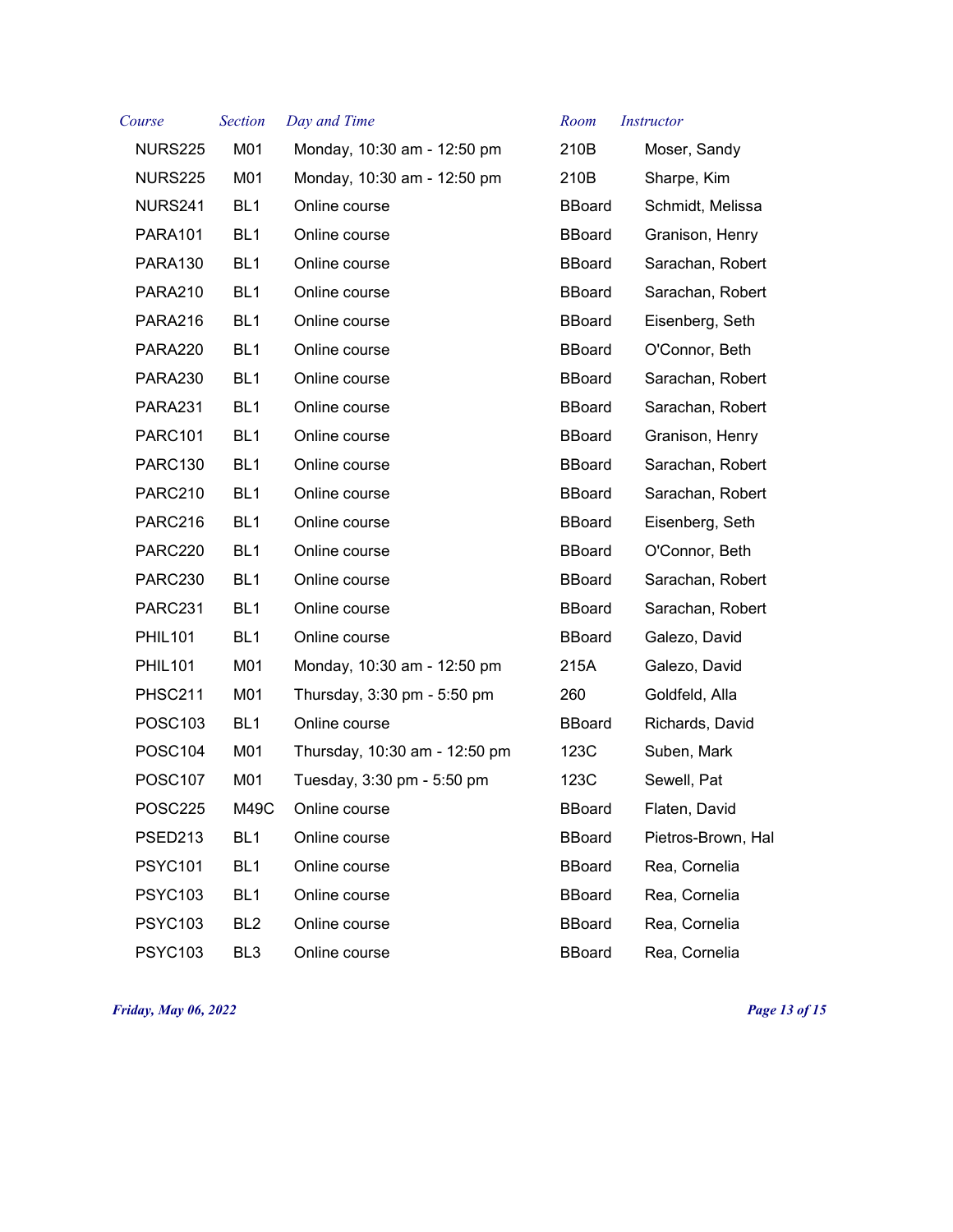| Course         | <b>Section</b>  | Day and Time                   | Room          | <i>Instructor</i>      |
|----------------|-----------------|--------------------------------|---------------|------------------------|
| <b>PSYC103</b> | BL4             | Online course                  | <b>BBoard</b> | Hamel, Matty           |
| <b>PSYC103</b> | BL <sub>5</sub> | Online course                  | <b>BBoard</b> | Hamel, Matty           |
| <b>PSYC103</b> | M01             | Monday, 8:00 am - 10:20 am     | 281A          | Gilewski, Amber        |
| <b>PSYC103</b> | M02             | Monday, 1:00 pm - 3:20 pm      | 288B          | Sambolec, Eric         |
| <b>PSYC103</b> | M04             | Thursday, 10:30 am - 12:50 pm  | 288B          | Sambolec, Eric         |
| <b>PSYC103</b> | M05             | Tuesday, 1:00 pm - 3:20 pm     | 288B          | Sambolec, Eric         |
| <b>PSYC103</b> | M06             | Tuesday, 3:30 pm - 5:50 pm     | <b>MSTeam</b> | Gilewski, Amber        |
| <b>PSYC103</b> | M07             | Monday, 10:30 am - 12:50 pm    | 281A          | Hamel, Matty           |
| <b>PSYC103</b> | M08             | Wednesday, 10:30 am - 12:50 pm | <b>MSTeam</b> | Sambolec, Eric         |
| <b>PSYC201</b> | M01             | Monday, 10:30 am - 12:50 pm    | 286           | Sambolec, Eric         |
| <b>PSYC205</b> | BL <sub>1</sub> | Online course                  | <b>BBoard</b> | Hamel, Matty           |
| <b>PSYC207</b> | BL <sub>1</sub> | Online course                  | <b>BBoard</b> | Rea, Cornelia          |
| <b>PSYC207</b> | M01             | Tuesday, 3:30 pm - 5:50 pm     | 288B          | Sambolec, Eric         |
| <b>PSYC209</b> | BL <sub>1</sub> | Online course                  | <b>BBoard</b> | Gilewski, Amber        |
| <b>PSYC209</b> | M01             | Thursday, 10:30 am - 12:50 pm  | 281A          | Gilewski, Amber        |
| PSYC263        | BL <sub>1</sub> | Online course                  | <b>BBoard</b> | Hamel, Matty           |
| PSYC263        | BL <sub>2</sub> | Online course                  | <b>BBoard</b> | Hamel, Matty           |
| PSYC263        | M01             | Tuesday, 8:00 am - 10:20 am    | <b>MSTeam</b> | Hamel, Matty           |
| PSYC290        | M01             | Wednesday, 1:00 pm - 3:20 pm   | 288B          | Gilewski, Amber        |
| RDNG116        | M01             | Monday, 1:00 pm - 3:20 pm      | MSTeam        | Tambascio, Theresa     |
| RDNG116        | M03             | Thursday, 10:30 am - 12:50 pm  | 267           | Hemingway Jones, Kathy |
| RECR112        | M01             | Monday, 3:30 pm - 5:50 pm      | 215A          | Young, Tammi           |
| RECR120        | M01             | Tuesday, 8:00 am - 10:20 am    | 283A          | Mercer, Patrick        |
| RECR150        | M02             | Thursday, 10:30 am - 12:50 pm  | 283A          | Mercer, Patrick        |
| RECR201        | BL <sub>1</sub> | Online course                  | <b>BBoard</b> | Pilosi, Lori           |
| RECR220        | M01             | Wednesday, 8:00 am - 10:20 am  | 283A          | Mercer, Patrick        |
| RECR232        | M01             | Tuesday, 10:30 am - 12:50 pm   | 215A          | Young, Tammi           |
| RECR260        | M01             | Tuesday, 1:00 pm - 3:20 pm     | 283A          | Mercer, Patrick        |
| RECR276        | MLC1            | Wednesday, 3:30 pm - 5:50 pm   | 280B          | Mercer, Patrick        |
| RECR285        | BL <sub>1</sub> | Online course                  | <b>BBoard</b> | Young, Tammi           |

*Friday, May 06, 2022 Page 14 of 15*